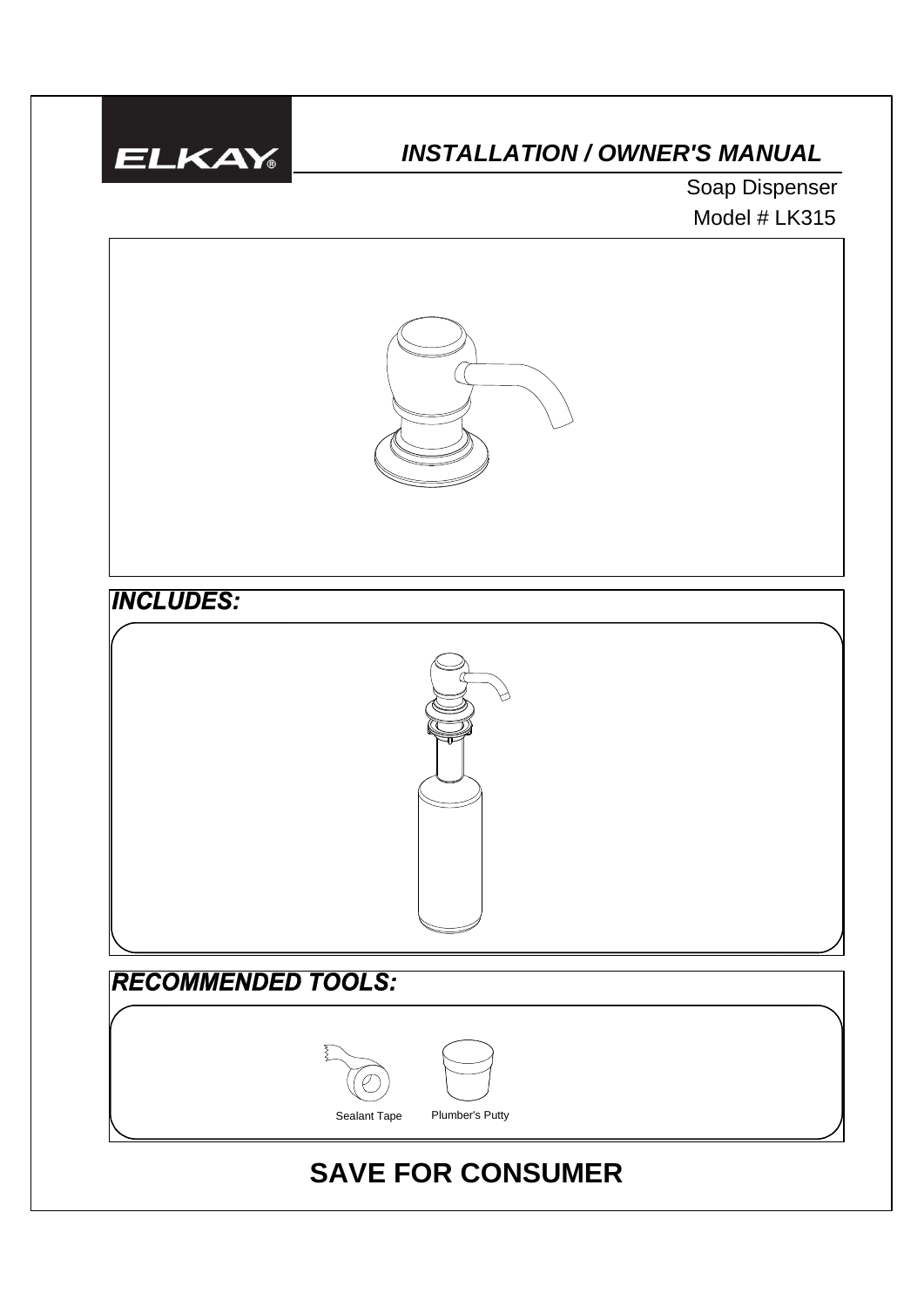### **WARNING: Please carefully read and properly follow the instructions for installation found in this manual.**

## *STEPS:*



Remove the bottle. Separate soap dispenser head from flange body assembly.



Insert body assembly through selected hole in sink. Secure body to sink by screwing the mounting nut from the underside of the sink. Hand tighten only.



Screw bottle onto body assembly shank.



Pour in soap (not included) into the shank orifice.



Reinsert soap head into top of the flange.